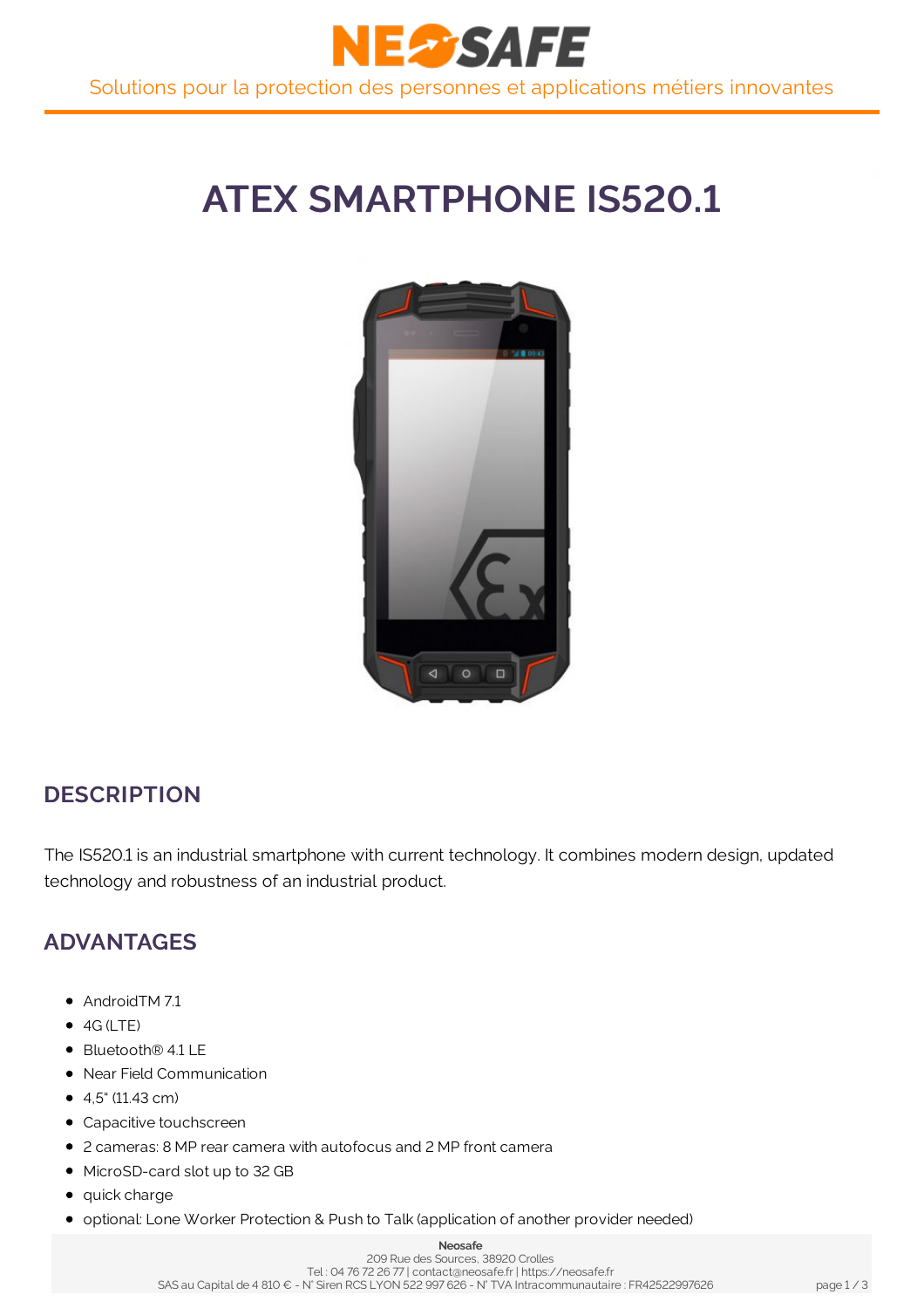### **APPROVALS**

• ATEX zone 1/21 II 2G Ex ib IIC T4 Gb II 2D Ex ib IIIC T135°C Db IP64

• IECEx zone 1/21 Ex ib IIC T4 Gb Ex ib IIIC T135°C Db IP64

• EAC (approved for Russia) 1Ex ib IIC T4 GB X Ex ib IIIC T135°C Db X IP 64

 $\bullet$  CSA (approved for North America) Class I Division 1, Groups A, B, C, D, T4 Class II Division 1, Groups E, F, G Class III Division 1

• INMETRO (approved for Brazil) Ex ib IIC T4 Gb Ex ib IIIC T135°C Db IP6X